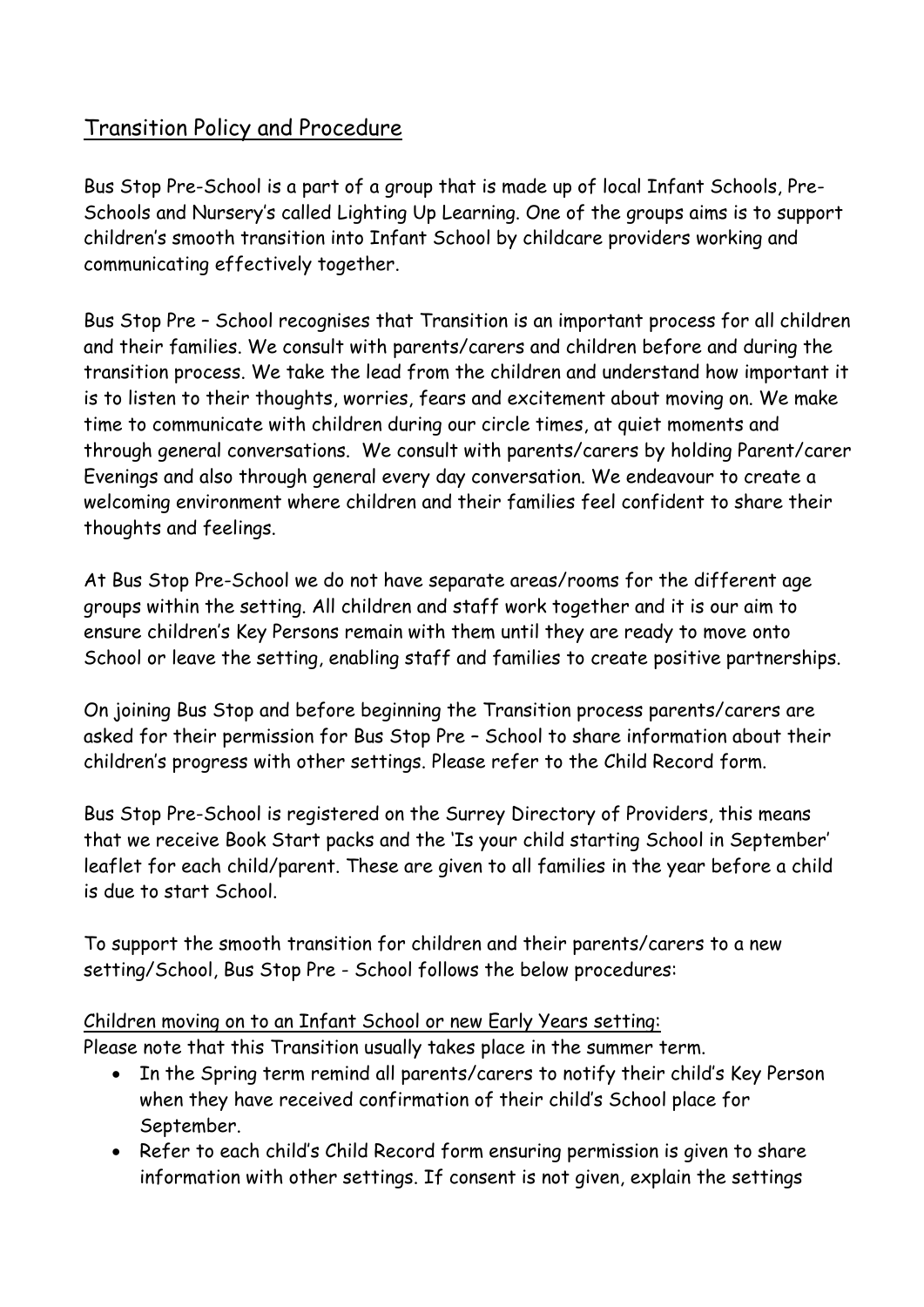responsibility and importance of sharing information with other childcare providers.

- Discuss the Transition process with parents/carers and the child. Listen to their opinions, concerns and thoughts.
- Contact the local Schools/new Early Years setting. We invite/welcome teachers/ EY practitioners to meet the children during a session. Parent/carers are invited too. This enables Bus Stop, the children, parents/carers and teachers/EY practitioners to share information.
- Organise separate Transition visits with parent/carers, teachers/head teachers/EY practitioners and outside agencies to share information about children with a Special Educational Need and Disability and to share Safeguarding Children and Child Protection information. Ensure parents/carers understand that it is the settings responsibility to share this information.
- Transitions to Infant School Contact the local schools to arrange a visit and a tour of the School with the children. We believe this enables individual children to walk around their new classroom/playground and build their confidence about moving on. Parents/carers are invited along too and a group photo is taken to recall the visit. We visit local Schools within walking distance with the children and Schools that are not local we ask the parent/carer to take photographs of the School enabling us to share them with their child.
- Transitions to Infant School Parents/carers receive a copy of the Parent Information leaflet relating to Transition, created by Lighting Up Learning group. The leaflet provides parents/carers with information of how they can help prepare their child for School.
- Make packed lunches/School dinners with all the children. This helps to encourage conversation with the children about eating at School and what it might be like.
- All children access the Lunch hour as part of their normal routine. We believe the lunch hour supports the children to develop social skills, table manners and supports independence for example being responsible for choosing the food they like and trying new foods.
- Read stories about starting School and stories about friendships and new experiences. This encourages the children to share their thoughts, feelings and learn new words.
- The role play area transforms into a Reception classroom. This activity encourages the children to become the teacher and experience what it may be like to be at School. The staff members demonstrate taking the register and ringing the playtime bell. Children are also able to dress up in School uniform.
- Transition forms are sent to children's individual Schools detailing the following:
	- Child details and photograph.
	- SEND, Early Help, Safeguarding information.